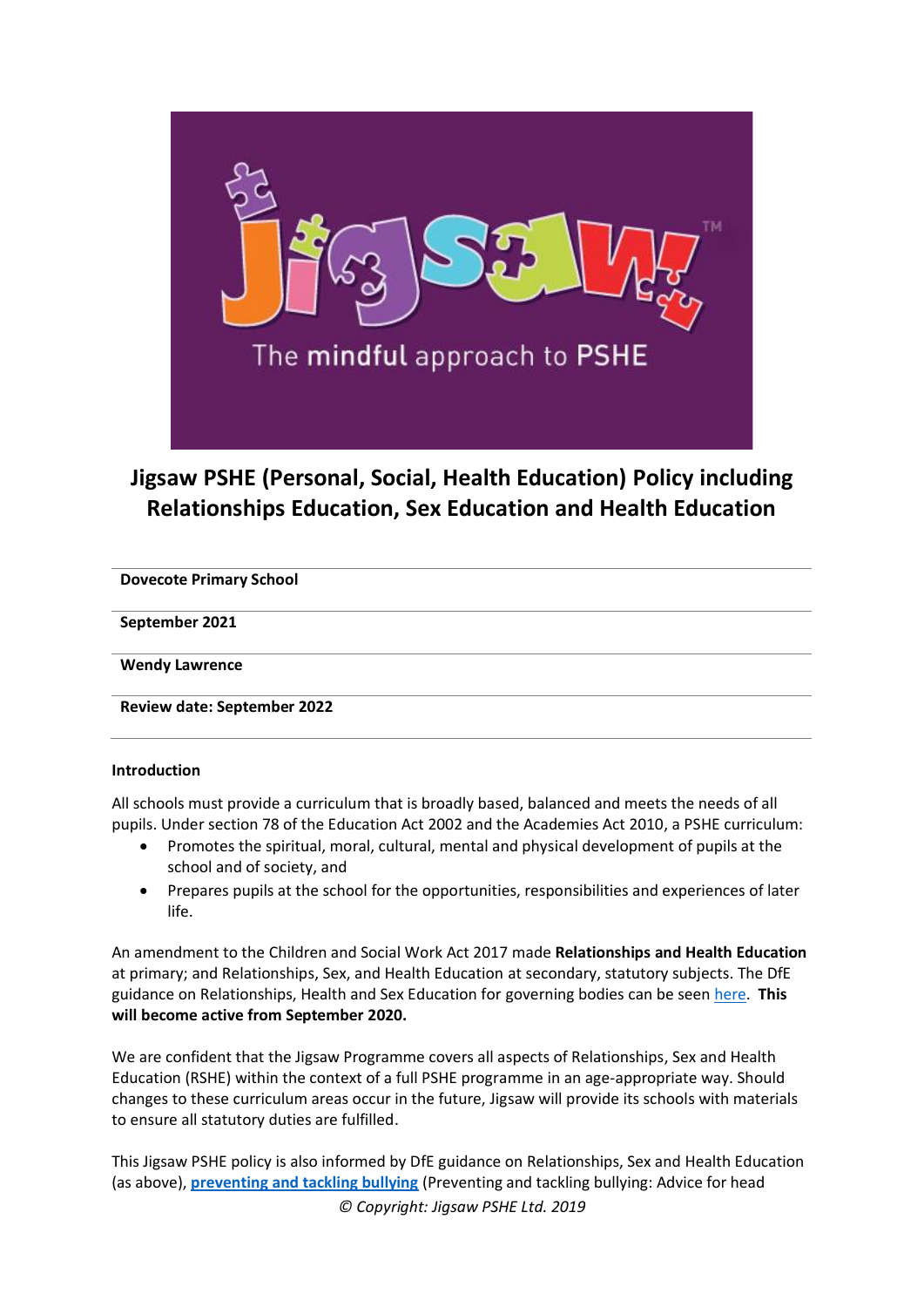teachers, staff and governing bodies, July 2013, updated 2017), **[Drug and Alcohol Education](https://www.gov.uk/government/publications/dfe-and-acpo-drug-advice-for-schools)** (DfE and ACPO drug advice for schools: Advice for local authorities, headteachers, school staff and governing bodies, September 2012), **[safeguarding](http://www.education.gov.uk/schools/guidanceandadvice?f_category=Safeguarding&page=1)** (Working Together to Safeguard Children: A guide to inter-agency working to safeguard and promote the welfare of children, March 2013 and **[Keeping](https://www.gov.uk/government/publications/keeping-children-safe-in-education--2)  [Children Safe in Education, 2018](https://www.gov.uk/government/publications/keeping-children-safe-in-education--2)**) and **[equality](http://www.education.gov.uk/aboutdfe/advice/f00215460/equality-act-2010-departmental-advice)** (Equality Act 2010: Advice for school leaders, school staff, governing bodies and local authorities, revised June 2014).

The Jigsaw Programme meets all the outcomes in the PSHE Association Programmes of Study, 2017.

# **Aim of the Jigsaw PSHE policy**

To provide pupils with the knowledge, understanding, attitudes, values and skills they need in order to reach their potential as individuals and within the community.

Pupils are encouraged to take part in a wide range of activities and experiences across and beyond the curriculum, contributing fully to the life of their school and communities. In doing so they learn to recognise their own worth, work well with others and become increasingly responsible for their own learning. They reflect on their experiences and understand how they are developing personally and socially, tackling many of the spiritual, moral, social and cultural issues that are part of growing up.

They learn to understand and respect our common humanity; diversity and differences so that they can go on to form the effective, fulfilling relationships that are an essential part of life and learning.

In our school we choose to deliver Personal, Social, Health Education using Jigsaw, the mindful approach to PSHE.

#### **Objectives/Pupil learning intentions:**

Jigsaw PSHE will support the development of the skills, attitudes, values and behaviour, which enable pupils to:

- Have a sense of purpose
- Value self and others
- Form relationships
- Make and act on informed decisions
- Communicate effectively
- Work with others
- Respond to challenge
- Be an active partner in their own learning
- Be active citizens within the local community
- Explore issues related to living in a democratic society
- Become healthy and fulfilled individuals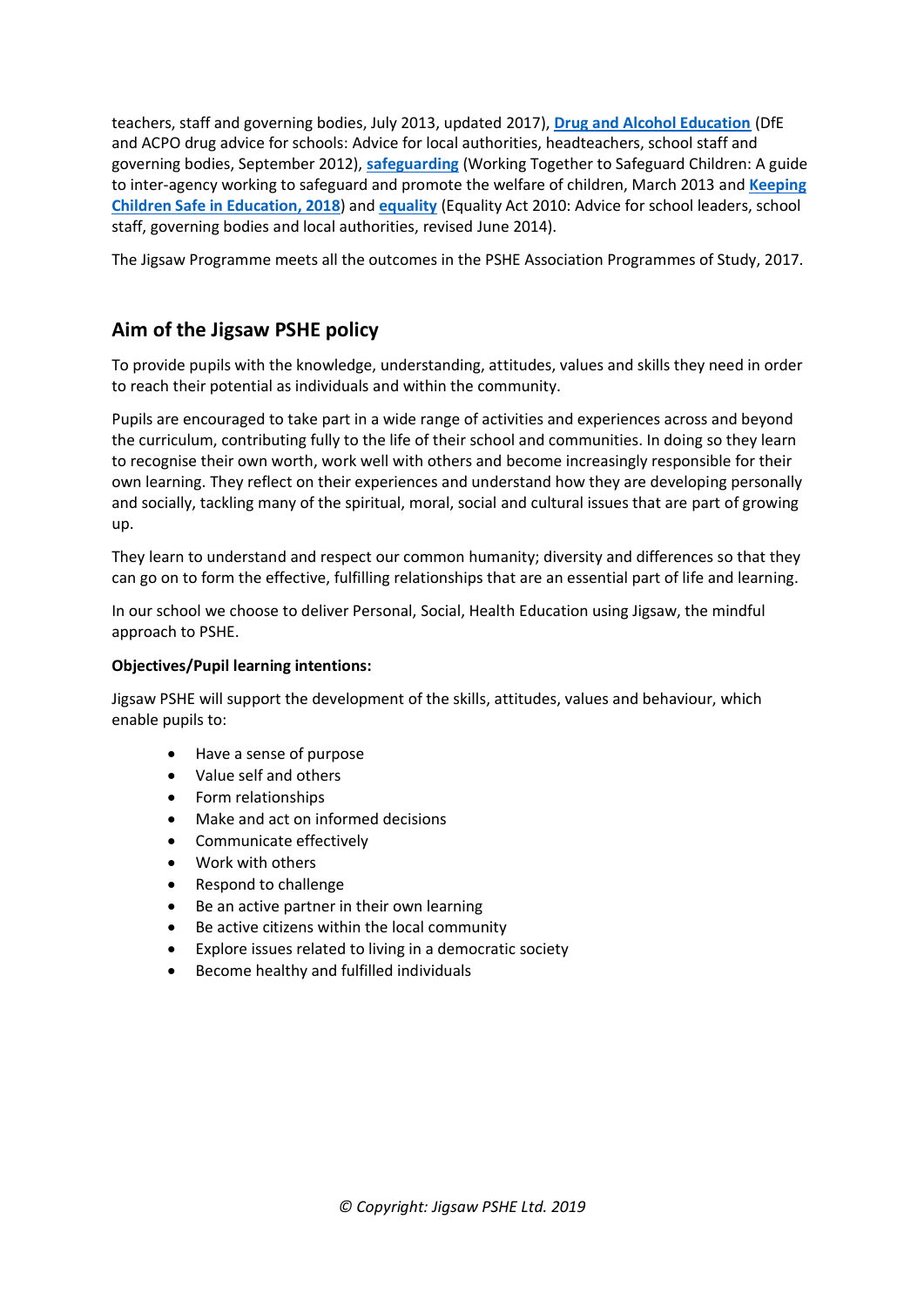#### **Jigsaw Content**

| <b>Term</b> | Puzzle name                      | Content                                                                                                                    |
|-------------|----------------------------------|----------------------------------------------------------------------------------------------------------------------------|
| Autumn 1:   | Being Me in My<br>World          | Includes understanding my place in the class, school and global<br>community as well as devising Learning Charters         |
| Autumn 2:   | Celebrating<br><b>Difference</b> | Includes anti-bullying (cyber and homophobic bullying<br>included) and diversity work                                      |
| Spring 1:   | Dreams and Goals                 | Includes goal-setting, aspirations and resilience building                                                                 |
| Spring 2:   | <b>Healthy Me</b>                | Includes drugs and alcohol education, self-esteem and<br>confidence as well as healthy lifestyle choices (on and off line) |
| Summer 1:   | Relationships                    | Includes understanding friendship, family and other<br>relationships, conflict resolution and communication skills         |
| Summer 2:   | Changing Me                      | Includes Sex and Relationship Education in the context of<br>looking at and managing change                                |

Jigsaw covers all areas of PSHE for the primary phase, as the table below shows:

# **Relationship and Sex Education (Relationships, Sex and Health Education)**

## **Definition of Relationships, Sex and Health Education (RSHE)**

From September 2020, Relationships Education is compulsory for all primary schools as set out in the DfE Guidance (2019). For all maintained schools there is also a statutory duty to provide Health Education. This includes primary aged children learning about the *'changing adolescent body'*, included in the expected outcomes for primary Health Education. (Relationships Education, Relationships and Sex Education, and Health Education, DfE, 2019). There is a current statutory duty for Independent schools to provide PSHE and they must meet the Independent School Standards as set out in the Education (Independent School Regulations 2014). Independent schools may find the DfE guidance on Relationships Education, Sex Education and Health Education useful in planning and age-appropriate curriculum.

All primary schools are legally obliged to have an up-to-date policy for Relationships and Sex Education (RSE) that describes the content and organisation of RSE. In primary schools if the decision is taken to teach sex education beyond Relationships and Health Education and National curriculum Science, this should also be documented in the policy. The policy should be made available to parents/carers on request and also available on the school's website. It is the school governors' responsibility to ensure that the policy is developed and implemented effectively.

Effective Relationships and Sex Education can make a significant contribution to the development of the personal skills needed by pupils if they are to establish and maintain relationships. It also enables children and young people to make responsible and informed decisions about their health and wellbeing. This is why the DfE recommend:

"… *that all primary schools should have a sex education programme tailored to the age and the physical and emotional maturity of the pupils. It should ensure that both boys and girls are prepared*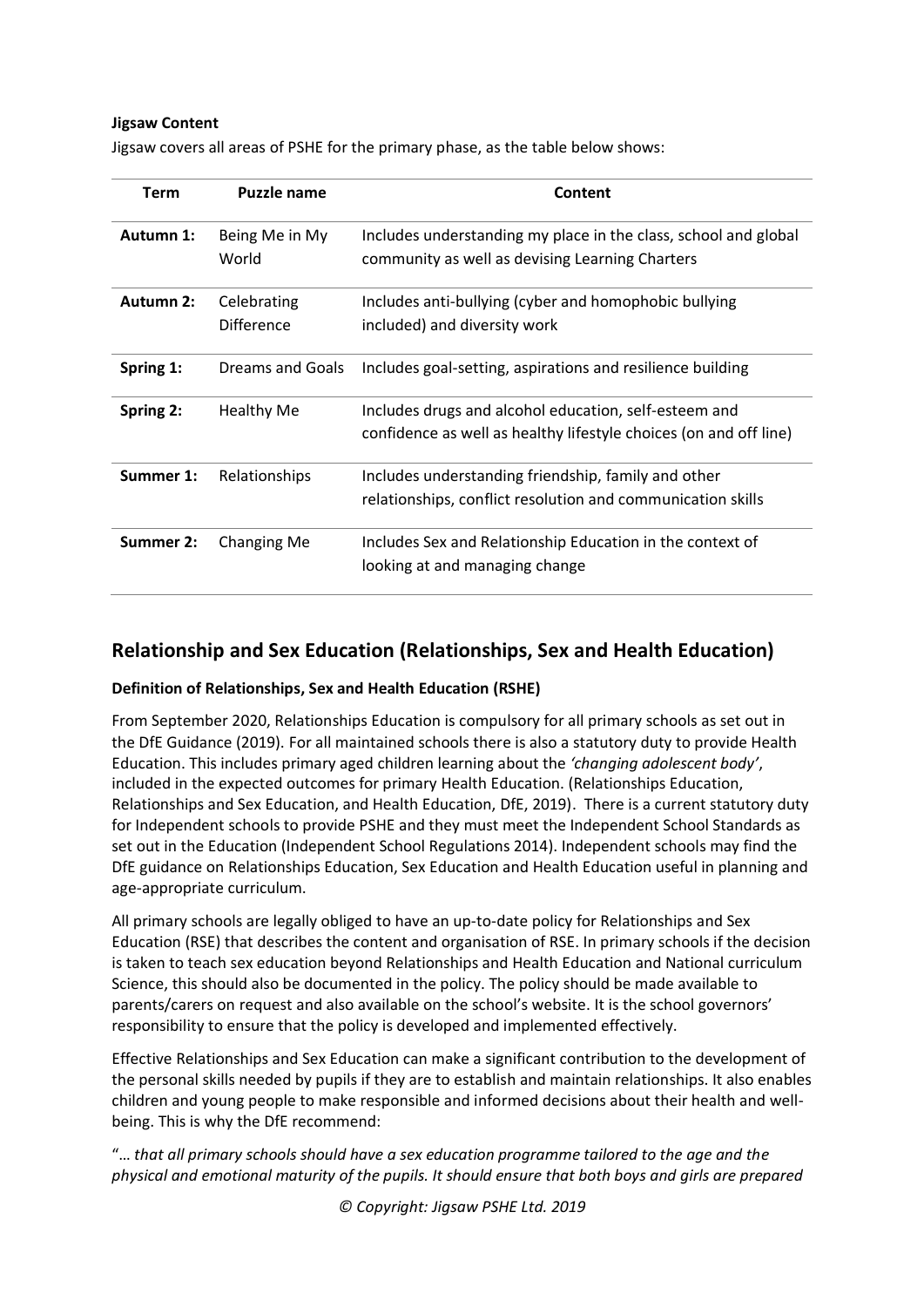*for the changes that adolescence brings and – drawing on knowledge of the human life cycle set out in the national curriculum for science - how a baby is conceived and born."* (Relationships Education, Relationships and Sex Education, and Health Education, DfE, 2019, para 67).

# **Compulsory aspects of Relationships, Sex and Health Education.**

End of primary expectations and curriculum content is given in the Relationships Education, Relationships and Sex Education, and Health Education DfE guidance (2019). It is up to schools to determine how this is taught as part of a broad and balanced curriculum. Where a school delivers this as part of a whole programme of PSHE, such as Jigsaw, they are free to continue with this approach.

The sex education contained in National Curriculum science (Key Stages 1–4) is compulsory in maintained schools.

- 'All children, including those who develop earlier than average, need to know about puberty before they experience the onset of physical changes' (1.13)
- Children should learn 'how a baby is conceived and born' before they leave primary school (1.16)

RSHE plays a very important part in fulfilling the statutory duties all schools have to meet. RSHE helps children understand the difference between safe and abusive relationships and equips them with the skills to get help if they need it. It also teaches them about the importance of a healthy lifestyle and positive mental health, about online and off line safety. Schools have responsibilities for safeguarding and a legal duty to promote pupil well-being (Education and Inspections Act 2006 Section 38).

- Sex and Relationships Education (SRE) is an important part of PSHE Education (DfE, 2014).
- When any school provides RSE they must have regard to the Secretary of States guidance; this is a statutory duty. Ofsted will evaluate how schools help to ensure a healthy lifestyle for their children (Ofsted, 2019, Education Inspection Framework Para 28).
- It is compulsory for all maintained schools to teach the parts of sex education that fall under National Curriculum Science which must be taught to all pupils of primary and secondary age e.g. the biological aspects of puberty and reproduction (Education Act 1996, National Curriculum 2014).

Updated government safeguarding guidance is now available [\(Keeping Children Safe in Education,](https://www.gov.uk/government/publications/keeping-children-safe-in-education--2)  [2018](https://www.gov.uk/government/publications/keeping-children-safe-in-education--2)) and includes a section about being alert to signs that young girls may be at risk of female genital mutilation (FGM). School summer holidays especially during the transition from primary to secondary schools is thought to be a key risk time for FGM. See also the governmen[t Multi-agency](https://www.gov.uk/government/publications/multi-agency-statutory-guidance-on-female-genital-mutilation)  practice guidelines: [Female Genital Mutilation \(2016\)](https://www.gov.uk/government/publications/multi-agency-statutory-guidance-on-female-genital-mutilation) which includes a section for schools.

RSHE has clear links with other school policies aimed at promoting pupils' spiritual, moral, social and cultural development.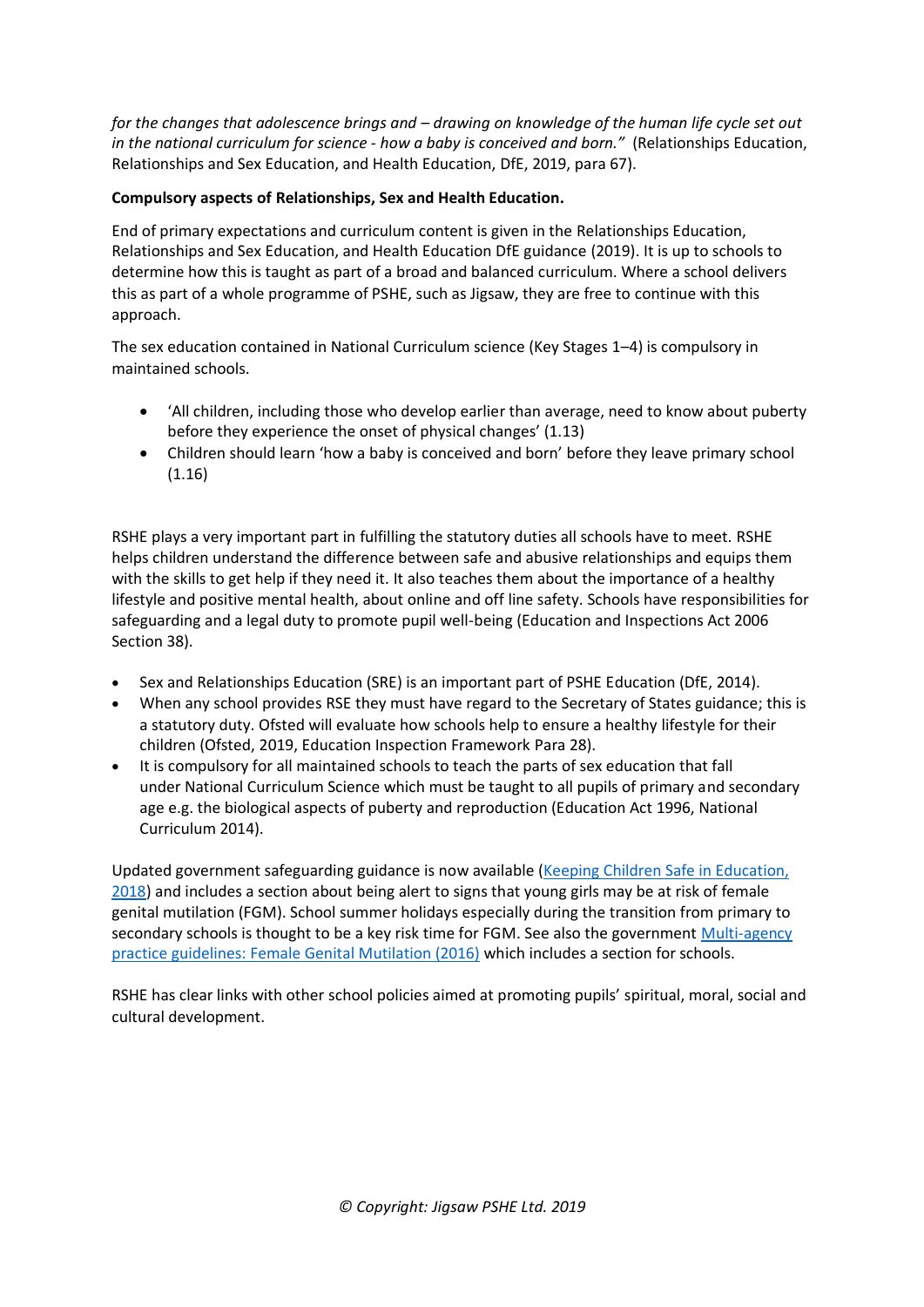#### **The role of the Headteacher and Governing body**

It is the responsibility of the Governors to ensure that as well as fulfilling their legal obligations, the governing boards or management committee should also make sure that:

- all pupils make progress in achieving the expected educational outcomes in regard to RSHE;
- RSHE is well led, effectively managed and well planned;
- the quality of RSHE provision is subject to regular and effective self-evaluation;
- teaching is delivered in ways that are accessible to all pupils with SEND;

• clear information is provided for parents on the subject content and the right to request that their child is withdrawn; and,

• the subjects are resourced, staffed and timetabled in a way that ensures that the school can fulfil its legal obligations

The headteacher liaises with external agencies regarding the school RSHE programme and ensures that all adults who work with children on these issues are aware of the school policy, and that they work within this framework. The headteacher monitors this policy on a regular basis and reports to governors, when requested, on the effectiveness of the policy. Parents should be consulted on the RSE policy and have the opportunity to express their views. They also must be informed of the limits of their right to withdraw their child from sex education and have the opportunity to do so within these limits.

#### **Monitoring and Review**

The Curriculum Committee of the governing body monitors the RSE policy on an annual basis. This committee reports its findings and recommendations to the full governing body, as necessary, if the policy needs modification. The Curriculum Committee gives serious consideration to any comments from parents about the sex education programme, and makes a record of all such comments. Governors require the headteacher to keep a written record, giving details of the content and delivery of the RSE programme that is taught in your school. Governors should scrutinise materials to check they are in accordance with the school's ethos. Parents and carers have the right to see sample materials used within the teaching of RHSE and can do so by prior appointment with a member of staff, or at any open evening the school chooses to hold about this curriculum area. As Jigsaw materials are copyrighted the school is not permitted to put teaching materials on the public facing website, or provide electronic copies of materials to parents and carers at home.

## **Equalities**

The Equality Act 2010 covers the way the curriculum is delivered, as schools and other education providers must ensure that issues are taught in a way that does not subject pupils to discrimination. Schools have a duty under the Equality Act to ensure that teaching is accessible to all children and young people, including those who are lesbian, gay, bisexual and transgender (LGBT). Inclusive RSHE will foster good relations between pupils, tackle all types of prejudice – including homophobia – and promote understanding and respect. The Department for Education has produced advice on The Equality Act 2010 and schools (DfE, 2014b).

Schools have a legal duty to promote equality (Equality Act, 2010) and to combat bullying (Education Act, 2006) (which includes homophobic, sexist, sexual and transphobic bullying) and Section 4.2 of the national curriculum (2014) states "Teachers should take account of their duties under equal opportunities legislation that covers race, disability, sex, religion or belief, sexual orientation, pregnancy and maternity, and gender reassignment."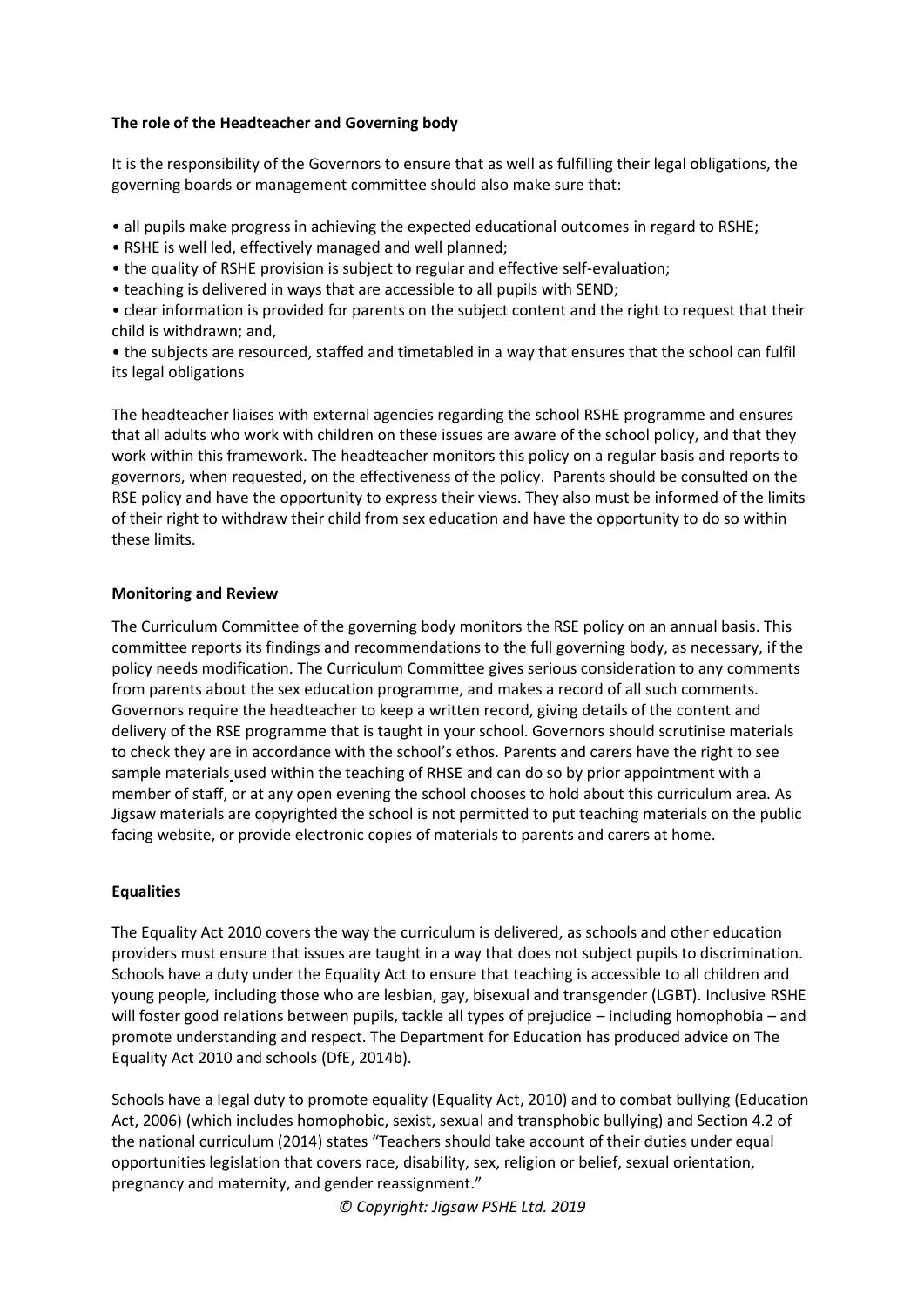*"Schools should be alive to issues such as everyday sexism, misogyny, homophobia and gender stereotypes and take positive action to build a culture where these are not tolerated, and any occurrences are identified and tackled. Staff have an important role to play in modelling positive behaviours. School pastoral and behaviour policies should support all pupils*." (DfE, 2019)

# *Jigsaw RSE Content*

The grid below shows specific RSE content for each year group:

| Age     |                                                                                                                                                                                                                                                                                                                                                                                                                                                                                                                                                                                                                                                                                                                                                         |
|---------|---------------------------------------------------------------------------------------------------------------------------------------------------------------------------------------------------------------------------------------------------------------------------------------------------------------------------------------------------------------------------------------------------------------------------------------------------------------------------------------------------------------------------------------------------------------------------------------------------------------------------------------------------------------------------------------------------------------------------------------------------------|
| $4 - 5$ | Family life; making friends; falling out and making up; being a good friend; dealing with<br>bullying; growing up -how have I changed from baby to now; bodies (NOT including names<br>of sexual parts); respecting my body and looking after it e.g. personal hygiene.                                                                                                                                                                                                                                                                                                                                                                                                                                                                                 |
| $5 - 6$ | Recognising bullying and how to deal with it; celebrating differences between people;<br>making new friends; belonging to a family; being a good friend; physical contact<br>preferences; people who help us; qualities as a friend and person; celebrating people who<br>are special to me; life cycles - animal and human; changes in me; changes since being a<br>baby; differences between female and male bodies (correct terminology: penis, vagina,<br>testicles, vulva); respecting my body and understand which parts are private.                                                                                                                                                                                                             |
| $6 - 7$ | Assumptions and stereotypes about gender; understanding bullying; standing up for self<br>and others; making new friends; gender diversity; celebrating difference and remaining<br>friends; learning with others; group co-operation; different types of family; physical<br>contact boundaries; friendship and conflict; secrets (including those that might worry<br>us);trust and appreciation; expressing appreciation for special relationships; life cycles in<br>nature; growing from young to old; increasing independence; differences in female and<br>male bodies (correct terminology); assertiveness; appreciate that some parts of my body<br>are private.                                                                               |
| $7 - 8$ | Seeing things from others' perspectives; Families and their differences; family conflict and<br>how to manage it (child-centred); witnessing bullying and how to solve it; homophobic<br>bullying; recognising how words can be hurtful; giving and receiving compliments; respect<br>for myself and others; healthy and safe choices; family roles and responsibilities; friendship<br>and negotiation; keeping safe online and who to go to for help; being aware of how my<br>choices affect others; awareness of how other children have different lives; expressing<br>appreciation for family and friends; how babies grow; understanding a baby's needs;<br>outside body changes at puberty; inside body changes at puberty; family stereotypes. |
| $8 - 9$ | Challenging assumptions; judging by appearance; accepting self and others; understanding<br>influences; understanding bullying including the role of the bystander; problem-solving in<br>relationships; identifying how special and unique everyone is; first impressions; working in<br>a group; celebrating contributions of others; healthier friendships; group dynamics;<br>assertiveness; peer pressure; celebrating inner strength; jealousy; love and loss; memories<br>of loved ones; getting on and falling out; girlfriends and boyfriends; showing appreciation<br>to people and animals; being unique; having a baby (simple explanation of conception);<br>girls and puberty; boys and puberty; confidence in change; accepting change.  |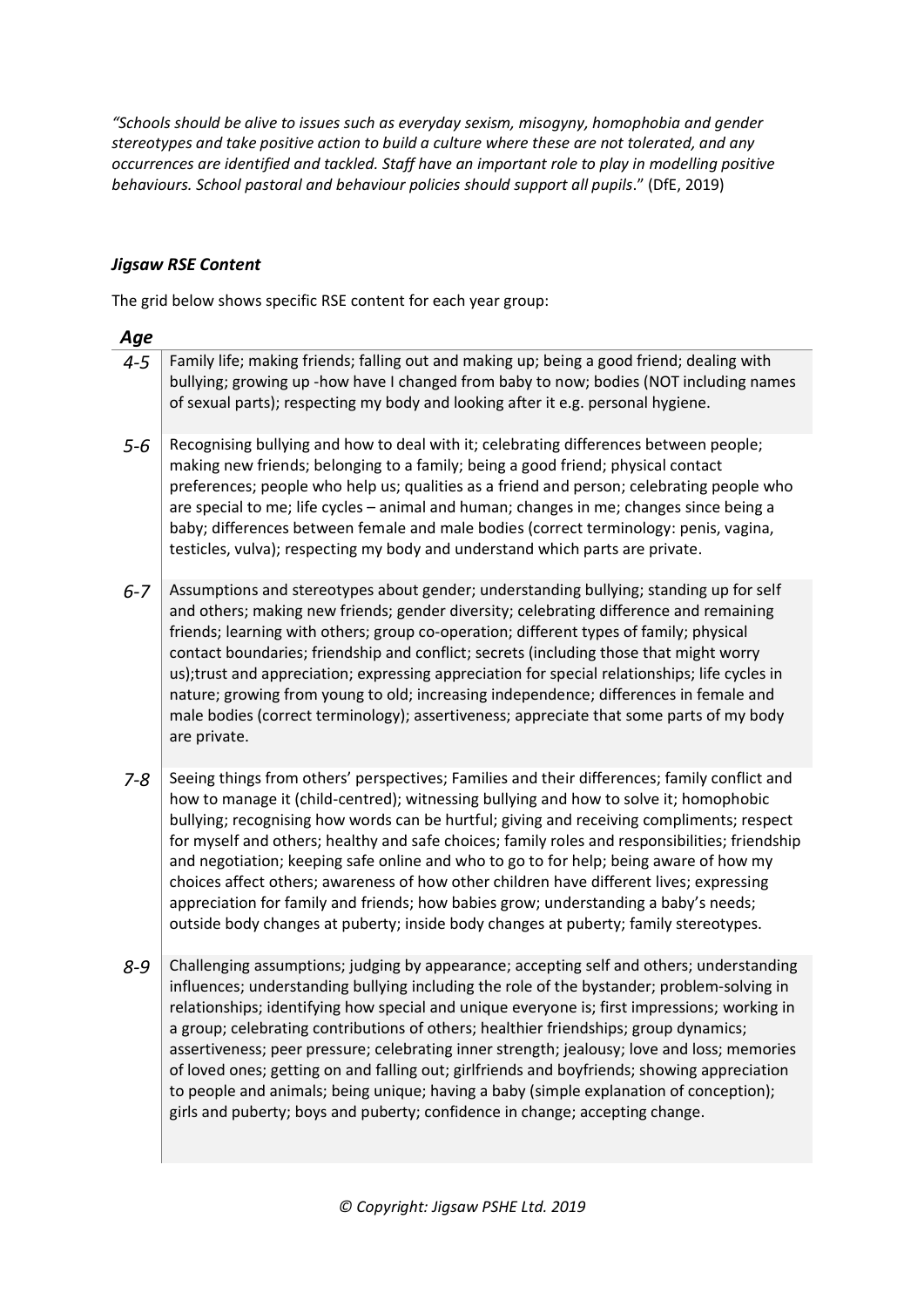- 9-10 Cultural differences and how they can cause conflict; racism; rumours and name-calling; types of bullying; enjoying and respecting other cultures; body image; self-recognition and self-worth; building self-esteem; safer online communities; rights and responsibilities online; online gaming and gambling; reducing screen time; dangers of online grooming; SMARRT internet safety rules; Self and body image; influence of online and media on body image; puberty for girls; puberty for boys; conception (including IVF); growing responsibility; coping with change.
- 10-11 Children's universal rights; feeling welcome and valued; choices, consequences and rewards; group dynamics; democracy, having a voice; anti-social behaviour; role-modelling; perceptions of normality; understanding disability; understanding what transgender means; power struggles; understanding bullying; inclusion/exclusion; difference as conflict; difference as celebration; empathy; exploitation, including 'county-lines' and gang culture; love and loss; managing feelings; power and control; assertiveness; technology safety; responsibility with technology use; self-image, body image; puberty and feelings; conception to birth; reflections about change; physical attraction; respect and consent; boyfriends/girlfriends; sexting.

#### **Withdrawal from RSE lessons**

Parents/carers have the right to withdraw their children from Sex Education provided at school except for those parts included in statutory National Curriculum Science and that included within Statutory Relationships and Health Education. Those parents/carers wishing to exercise this right are invited in to see the head teacher and/or Jigsaw Lead in school who will explore any concerns and discuss any impact that withdrawal may have on the child. Once a child has been withdrawn they cannot take part in the **specific sex education lessons** until the request for withdrawal has been removed. Materials are available to parents/carers who wish to supplement the school sex education programme or who wish to deliver sex education to their children at home. **Parents and carers cannot withdraw from any aspect of Relationships Education and also in maintained schools, Health Education lessons covering the changing adolescent body (puberty).**

#### **Working with parents and carers**

The government guidance on Relationships, Sex Education and Health Education (DfE, 2019) emphasises the importance of schools working in partnership with parents and carers. Parents/carers should be aware that schools are legally required to provide a broad and balanced curriculum. Sex and relationships topics can arise incidentally in other subjects, such as Science, Geography, History, RE, and it is not possible to withdraw pupils from these relatively limited and often unplanned discussions. Parents should be given every opportunity to understand the purpose and content of Relationships Education and RSHE. Good communication and opportunities for parents to understand and ask questions about the school's approach can help increase confidence in the curriculum.

#### **Girl's understanding of sanitary products and disposal in school**

As part of lessons on puberty girls will be made aware of the procedures in place for accessing and the safe disposal of sanitary products. The school is aware that period poverty can be an issue for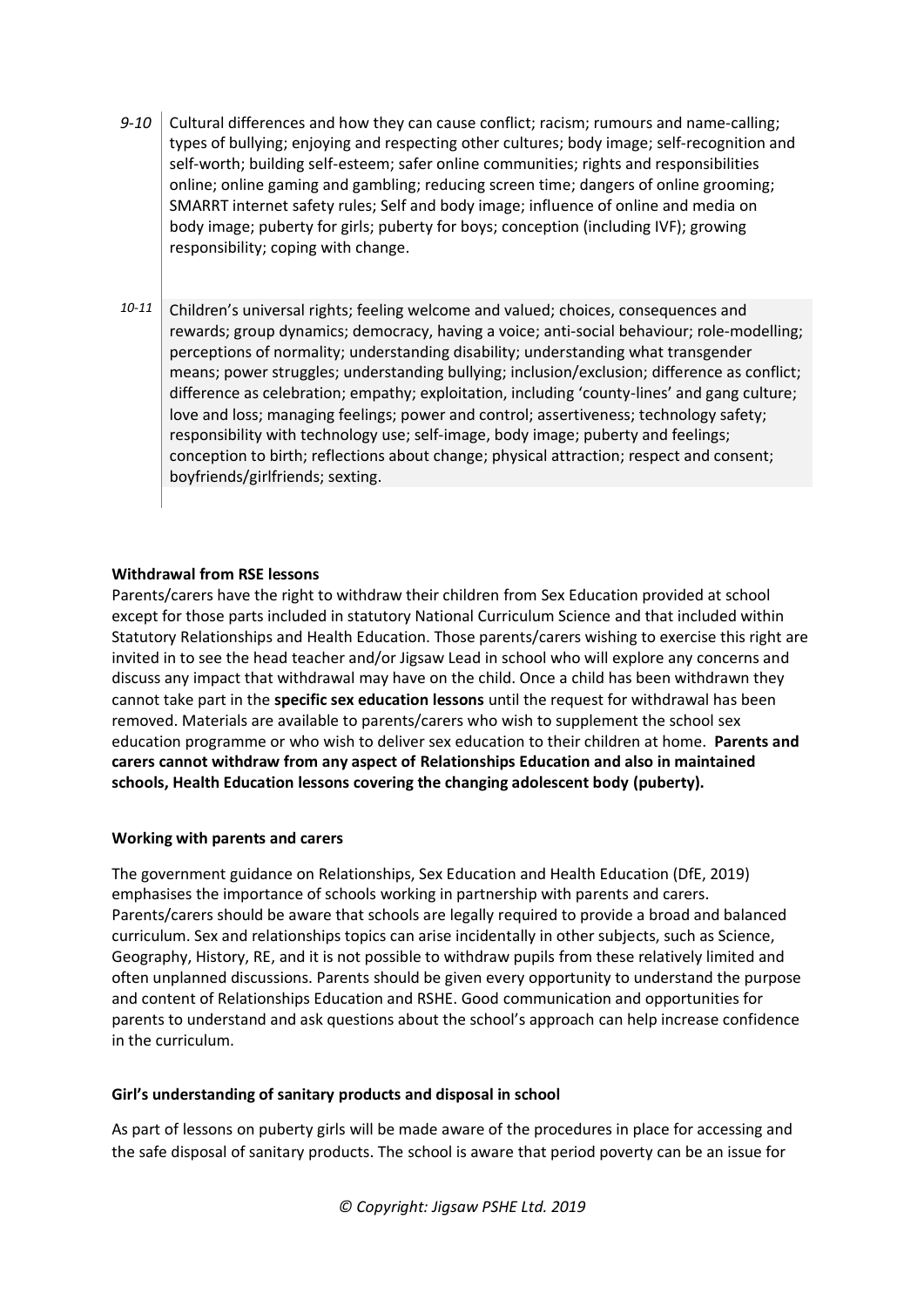some pupils, and will to the best of its ability ensure that girls have access to appropriate sanitary products during school time.

# **Health Education including substance education, mental health education and safety education**

Effective Health Education can make a significant contribution to the development of the personal skills needed by pupils as they grow up. It also enables young people to make responsible and informed decisions about their own and others' health and well-being.

## **Moral and Values Framework**

The Health Education programme at our school reflects the school ethos and demonstrates and encourages the following values. For example:

- o Respect for self
- o Respect for others
- o Responsibility for their own actions
- o Responsibility for their family, friends, schools and wider community

## *Jigsaw's Health Education Content*

The grid below shows specific Health Education content for each year group:

# *Age*

| $4 - 5$ | Understanding feelings; Identifying talents; being special;<br>challenges; perseverance; goal-setting; overcoming obstacles;<br>seeking help; physical activity; healthy food; sleep; keeping clean;<br>being safe; respecting my body; growing up; growth and change;<br>fun and fears; celebrations.                                                                                                                                                                                                                                              |
|---------|-----------------------------------------------------------------------------------------------------------------------------------------------------------------------------------------------------------------------------------------------------------------------------------------------------------------------------------------------------------------------------------------------------------------------------------------------------------------------------------------------------------------------------------------------------|
| $5 - 6$ | Feeling special and safe; rewards and feeling proud; consequences;<br>setting goals; identifying successes and achievements; tackling new<br>challenges; identifying and overcoming obstacles; feelings of<br>success; keeping myself healthy; healthier lifestyle choices<br>(including oral health); keeping clean; being safe; medicine<br>safety/safety with household items; road safety; linking health and<br>happiness; people who help us; changes in me; changes since being<br>a baby; linking growing and learning; coping with change. |
| $6 - 7$ | Hopes and fears for the year; recognising feelings; achieving<br>realistic goals; perseverance; motivation; healthier choices;<br>relaxation; healthy eating and nutrition; healthier snacks and<br>sharing food; growing from young to old.                                                                                                                                                                                                                                                                                                        |
| $7 - 8$ | Self-identity and worth; positivity in challenges; responsible choices;<br>giving and receiving compliments; difficult challenges and achieving<br>Success; dreams and ambitions; new challenges; motivation and<br>enthusiasm; recognising and trying to overcome obstacles;<br>evaluating learning processes; managing feelings; simple budgeting;                                                                                                                                                                                                |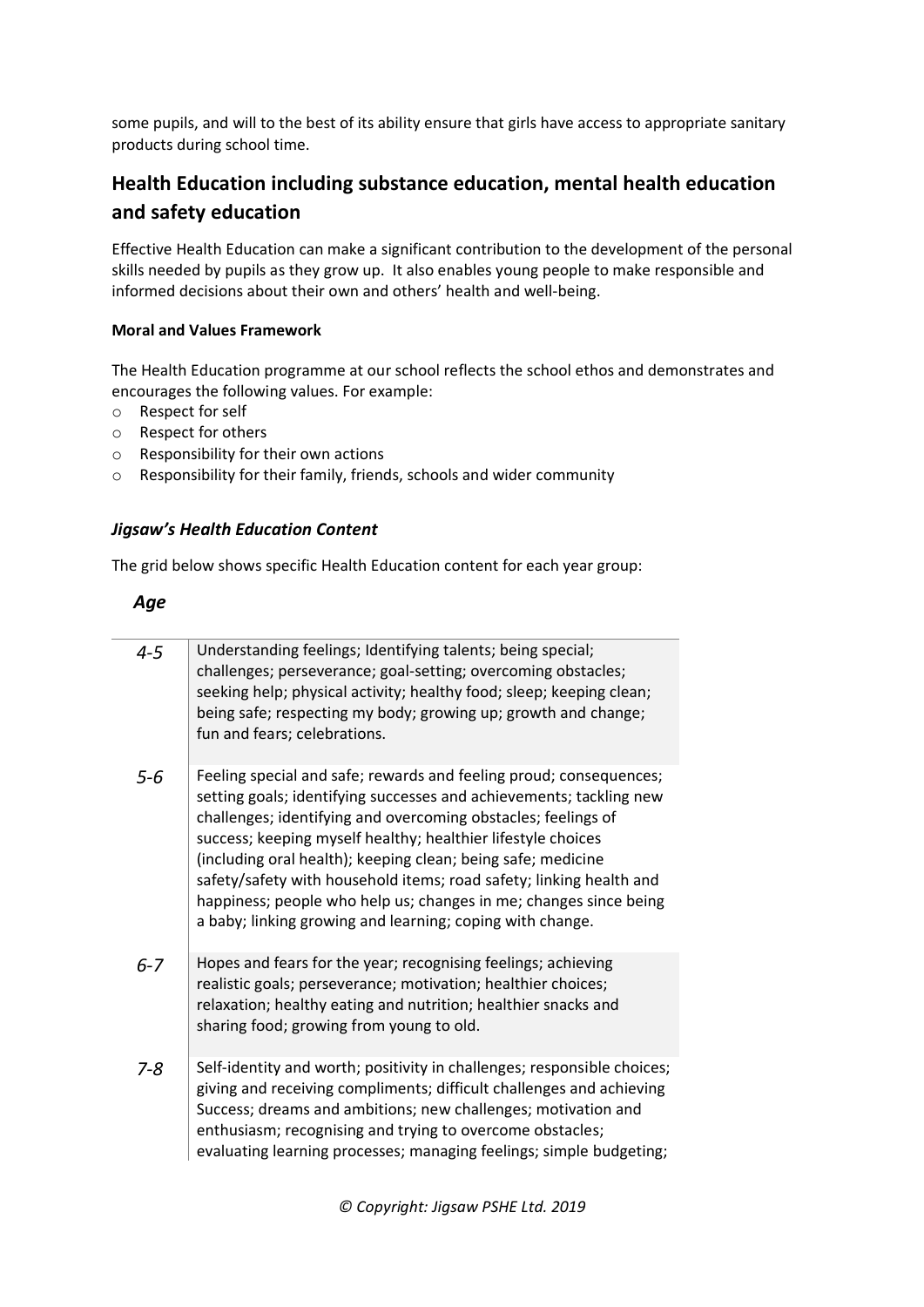|           | exercise; fitness challenges; food labelling and healthy swaps;<br>attitudes towards drugs; keeping safe and why it's<br>important online and off line; respect for myself and others<br>healthy and safe choices; body changes at puberty.                                                                                                                                                                                                                                                                                                                                                                                                                                                                         |
|-----------|---------------------------------------------------------------------------------------------------------------------------------------------------------------------------------------------------------------------------------------------------------------------------------------------------------------------------------------------------------------------------------------------------------------------------------------------------------------------------------------------------------------------------------------------------------------------------------------------------------------------------------------------------------------------------------------------------------------------|
| 8-9       | What motivates behaviour; rewards and consequences; accepting<br>self and others; understanding influences; hopes and dreams;<br>overcoming disappointment; creating new, realistic dreams;<br>achieving goals; resilience; positive attitudes; healthier friendships;<br>group dynamics; smoking; alcohol; assertiveness; peer pressure;<br>celebrating inner strength; jealousy; love and loss; memories of<br>loved ones; body changes at puberty.                                                                                                                                                                                                                                                               |
| $9 - 10$  | Being a citizen; rights and responsibilities; rewards and<br>consequences; how behaviour affects groups; democracy, having a<br>voice, participating; material wealth and happiness; future dreams;<br>the importance of money; jobs and careers; dream job and how to<br>get there; goals in different cultures; supporting others (charity);<br>motivation; smoking, including vaping; alcohol; alcohol and anti-<br>social behaviour; emergency aid; body image; relationships with<br>food; healthy and safe choices; motivation and behaviour; changes<br>in the body at puberty.                                                                                                                              |
| $10 - 11$ | Choices, consequences and rewards; group dynamics; democracy,<br>having a voice; emotions in success; making a difference in the<br>world; motivation; recognising achievements; compliments; taking<br>personal responsibility; how substances affect the body;<br>exploitation, including 'county lines' and gang culture; emotional<br>and mental health; managing stress; mental health; identifying<br>mental health worries and sources of support; love and loss;<br>managing feelings; power and control; assertiveness; technology<br>safety; take responsibility with technology use; self-image;<br>body image; impact of media; discernment; puberty; reflections<br>about change; respect and consent. |

## **How is Jigsaw PSHE organised in school?**

Jigsaw brings together PSHE Education, emotional literacy, social skills and spiritual development in a comprehensive scheme of learning. Teaching strategies are varied and are mindful of preferred learning styles and the need for differentiation. Jigsaw is designed as a whole school approach, with all year groups working on the same theme (Puzzle) at the same time. This enables each Puzzle to start with an introductory assembly, generating a whole school focus for adults and children alike.

There are six Puzzles in Jigsaw that are designed to progress in sequence from Autumn to June/July. Each Puzzle has six Pieces (lessons) which work towards an 'end product', for example, The School Learning Charter or The Garden of Dreams and Goals.

Each Piece (lesson) has two Learning Intentions: one is based on specific PSHE learning (covering the non-statutory national framework for PSHE Education and the statutory Relationships and Health Education guidance, but enhanced to address children's needs today); and one is based on emotional literacy and social skills development to enhance children's emotional and mental health. The enhancements mean that Jigsaw, the mindful approach to PSHE, is relevant to children living in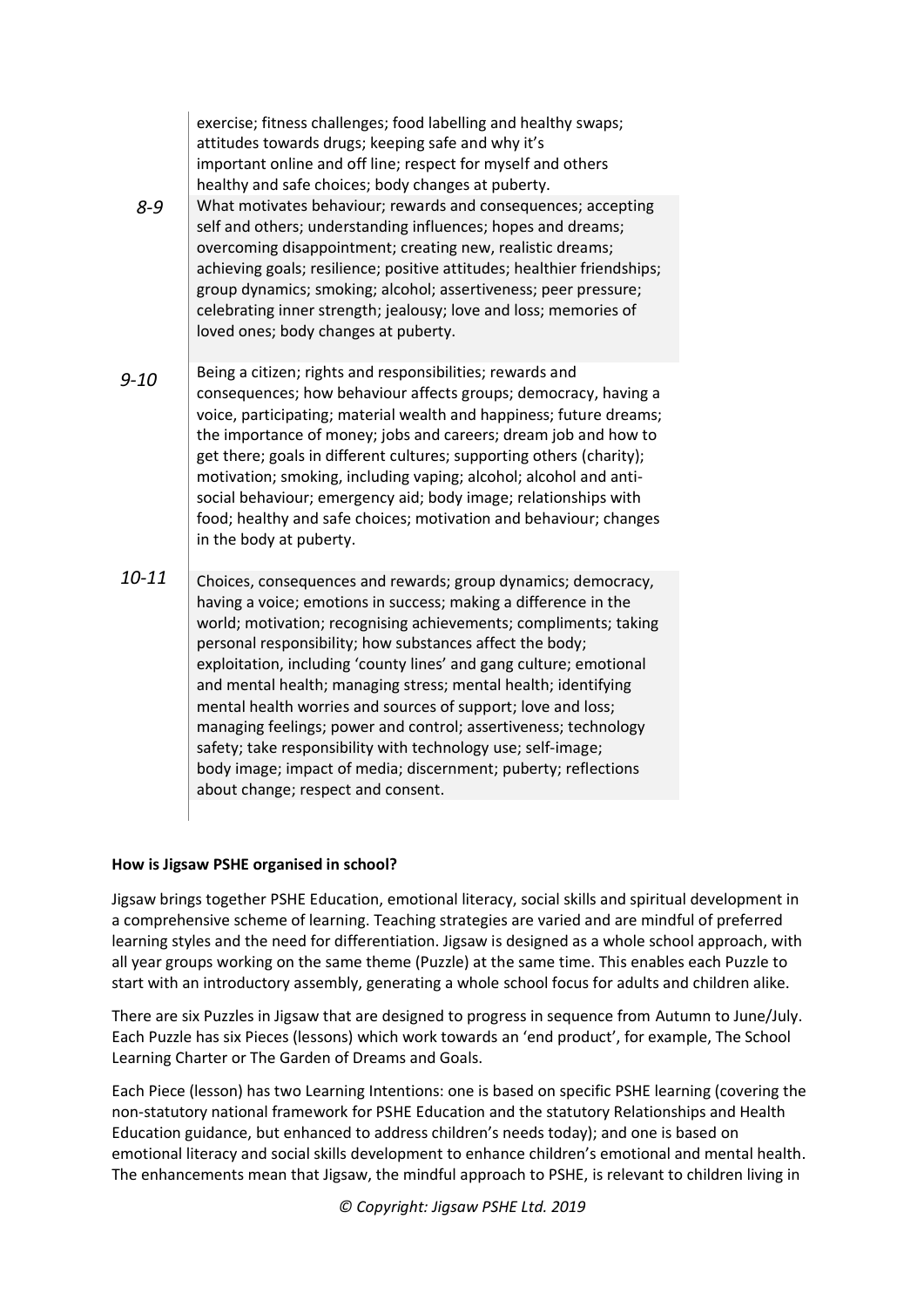today's world as it helps them understand and be equipped to cope with issues like body image, cyber and homophobic bullying, and internet safety.

Every Piece (lesson) contributes to at least one of these aspects of children's development. This is mapped on each Piece and balanced across each year group.

At the beginning of each half term there is an assembly to launch the theme for that puzzle. Class teachers deliver the jigsaw lessons (pieces) at the beginning of each week. Weekly celebrations recognise the achievements of the children for the whole school weekly focus. Monitoring and evaluation is the responsibility of the PSHE lead.

#### **Differentiation/SEN**

Jigsaw is written as a universal core curriculum provision for all children. Inclusivity is part of its philosophy. Teachers will need, as always, to tailor each Piece (lesson) to meet the needs of the children in their classes. To support this differentiation, many Jigsaw Pieces (lessons) suggest creative learning activities that allow children to choose the media with which they work and give them scope to work to their full potential. If any changes are implemented nationally as a result of the Rochford Review Jigsaw will make the necessary amendments and offer this free update to all its schools.

Alternative materials may be used as appropriate for some of our children with additional needs in collaboration with the sendco.

#### **Safeguarding**

Teachers need to be aware that sometimes disclosures may be made during Jigsaw lessons; in which case, safeguarding procedures must be followed immediately. Sometimes it is clear that certain children may need time to talk one-to-one after the lesson closes. It is important to allow the time and appropriate staffing for this to happen. If disclosures occur, the school's disclosure and/or confidentiality policy is followed.

#### **Assessment**

Teachers will be eager to ensure children are making progress with their learning throughout their Jigsaw experience. Therefore, each Puzzle (unit of work) has a built-in assessment task, usually in Lesson (Piece) 6. This task is the formal opportunity for teacher assessment, but also offers children the chance to assess their own learning and have a conversation with the teacher about their two opinions. In addition, as part of the Help me Reflect section of every Jigsaw lesson, children can complete a self/peer assessment using the My Jigsaw Journey/Learning resource that accompanies each lesson. All assessed work can be collated as part of the children's Jigsaw Journals.

Each Puzzle (unit of work) has a set of three level descriptors for each year group:

*Working towards Working at Working beyond*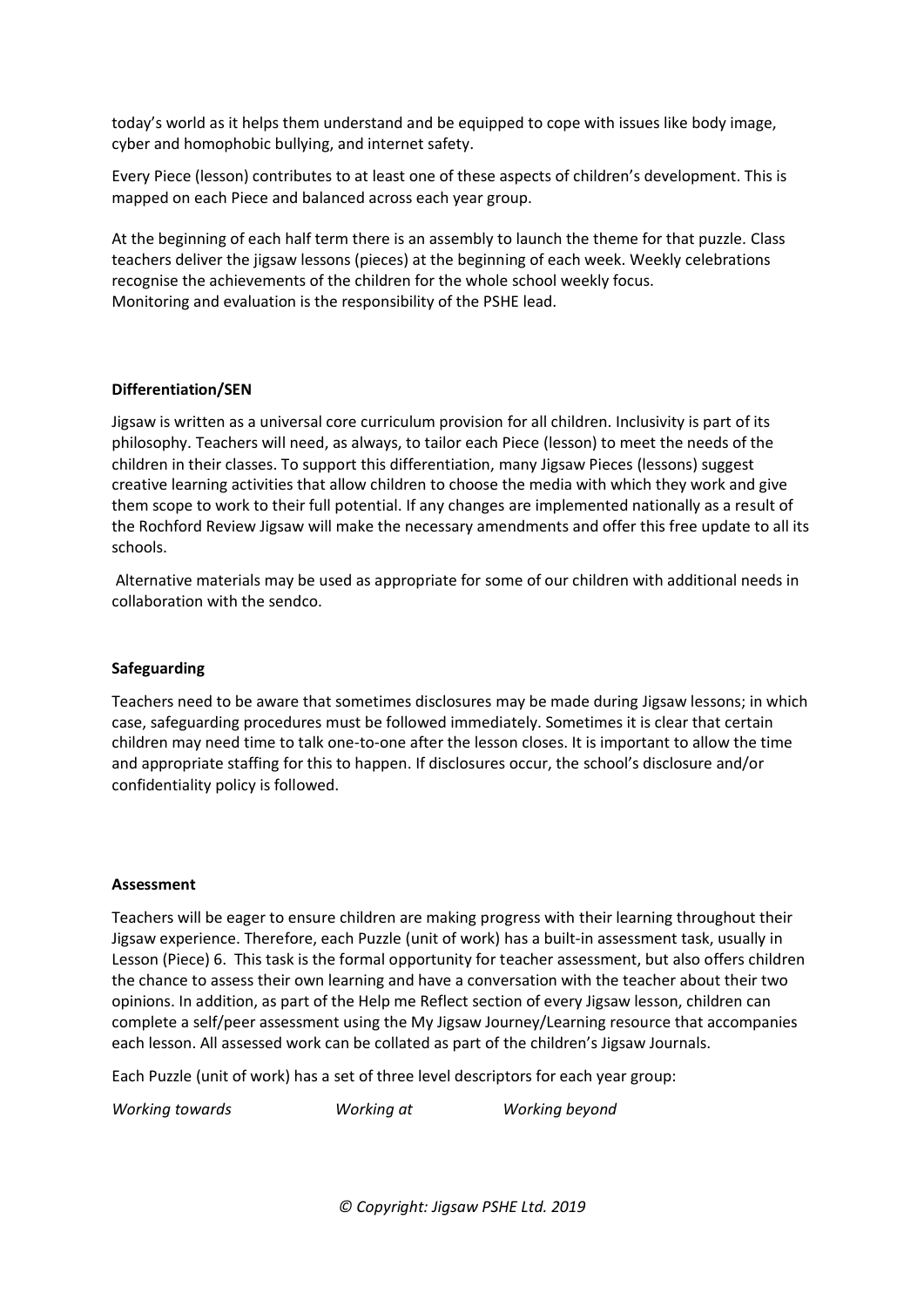#### **Recording and tracking progress**

To support the teacher in tracking each child's Jigsaw Learning progress throughout the year, there is a Pupil Tracking Grid. This sheet has the three attainment descriptors for each Puzzle. After each Puzzle is completed, the teacher, using a best-fit approach, decides whether the child is working at, towards or beyond and highlights the appropriate descriptor box on that child's overview sheet. There is also space for the teacher's comments. This sheet gives a quick visual representation of where the child is in each Puzzle.

#### **Reporting to Parents/Carers**

Each Puzzle's assessment tasks, attainment and children's Jigsaw Journals assist the teacher in reporting meaningful learning progress to parents/carers. The descriptors can be used as a starting point when considering what to write on children's reports.

#### **The Attainment Descriptors**

Please be aware that these attainment descriptors are specific to Jigsaw and to year groups. They are designed to give guidance when considering each child's learning journey. They are *not* nationally-recognised. There are no national level descriptors for PSHE.

The Jigsaw philosophy is that children are praised and their achievements celebrated in every Piece (lesson). It demands a positive relationship between the teacher and the children which, in itself, values and celebrates each individual. Appropriate time is allocated for this process.

#### **Monitoring and evaluation**

The PSHE co-ordinator will monitor delivery of the programme through observation and discussion with teaching staff to ensure consistent and coherent curriculum provision.

Evaluation of the programme's effectiveness will be conducted on the basis of:

- Pupil and teacher evaluation of the content and learning processes
- Staff meetings to review and share experience

#### **External contributors**

External contributors from the community, e.g. health promotion specialists, school nurses, social workers, and community police and fire officers, make a valuable contribution to the Jigsaw PSHE programme. Their input should be carefully planned and monitored so as to fit into and complement the programme.

Teachers MUST always be present during these sessions and remain responsible for the delivery of the Jigsaw PSHE programme.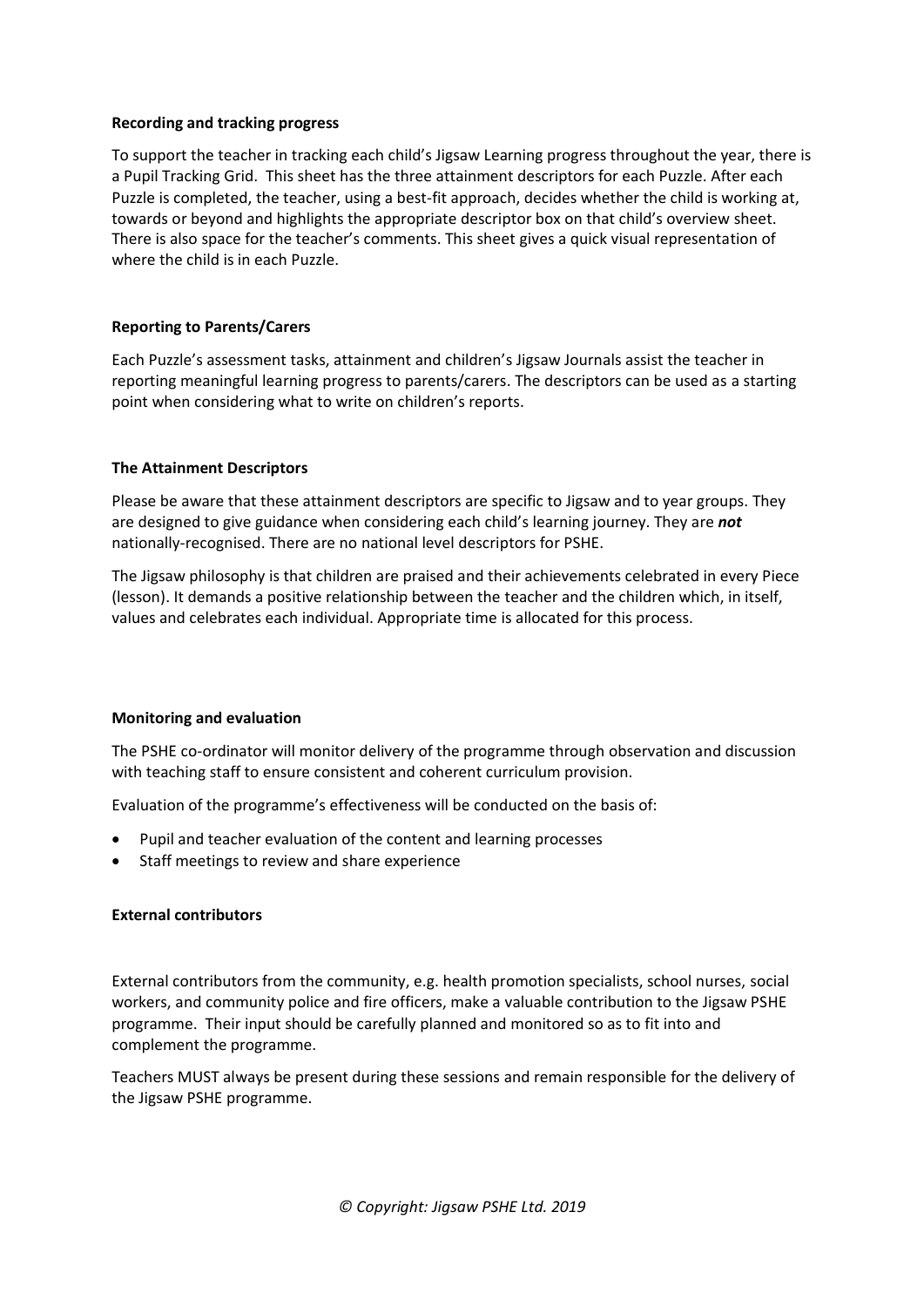#### **The Learning Environment**

Establishing a safe, open and positive learning environment based on trusting relationships between all members of the class, adults and children alike, is vital. To enable this, it is important that 'ground rules' are agreed and owned at the beginning of the year and are reinforced in every Piece (lesson) – by using The Jigsaw Charter. (Ideally, teachers and children will devise their own Jigsaw Charter at the beginning of the year so that they have ownership of it.) It needs to include the aspects below:

The Jigsaw Charter

- We take turns to speak
- We use kind and positive words
- We listen to each other
- We have the right to pass
- We only use names when giving compliments or when being positive
- We respect each other's privacy (confidentiality)

#### **Teaching Sensitive and Controversial Issues**

Sensitive and controversial issues are certain to arise in learning from real-life experience. Teachers will be prepared to handle personal issues arising from the work, to deal sensitively with, and to follow up appropriately, disclosures made in a group or individual setting. Issues that we address that are likely to be sensitive and controversial because they have a political, social or personal impact or deal with values and beliefs include: family lifestyles and values, physical and medical issues, financial issues, bullying and bereavement.

Teachers will take all reasonable, practical steps to ensure that, where political or controversial issues are brought to pupils' attention, they are offered a balanced presentation of opposing views. Teachers will adopt strategies that seek to avoid bias on their part and will teach pupils how to recognise bias and evaluate evidence. Teachers will seek to establish a classroom climate in which all pupils are free from any fear of expressing reasonable points of view that contradict those held either by their class teachers or their peers.

#### **Answering Difficult Questions and Sensitive Issues**

Staff members are aware that views around RSHE-related issues are varied. However, while personal views are respected, all RSHE issues are taught without bias using Jigsaw. Topics are presented using a variety of views and beliefs so that pupils are able to form their own, informed opinions but also respect that others have the right to a different opinion.

Both formal and informal RSHE arising from pupils' questions are answered according to the age and maturity of the pupil(s) concerned. Questions do not have to be answered directly, and can be addressed individually later. The school believes that individual teachers must use their skill and discretion in this area and refer to the Designated Safeguarding Leads if they are concerned.

Our school believes that RSHE should meet the needs of all pupils, answer appropriate questions and offer support. In Jigsaw Pieces (lessons) that cover RSE provision, this should be regardless of their developing sexuality and be able to deal honestly and sensitively with sexual orientation and gender diversity, answer appropriate questions and offer support. LGBT+ bullying is dealt with strongly yet sensitively. The school liaises with parents/carers on this issue to reassure them of the content and context.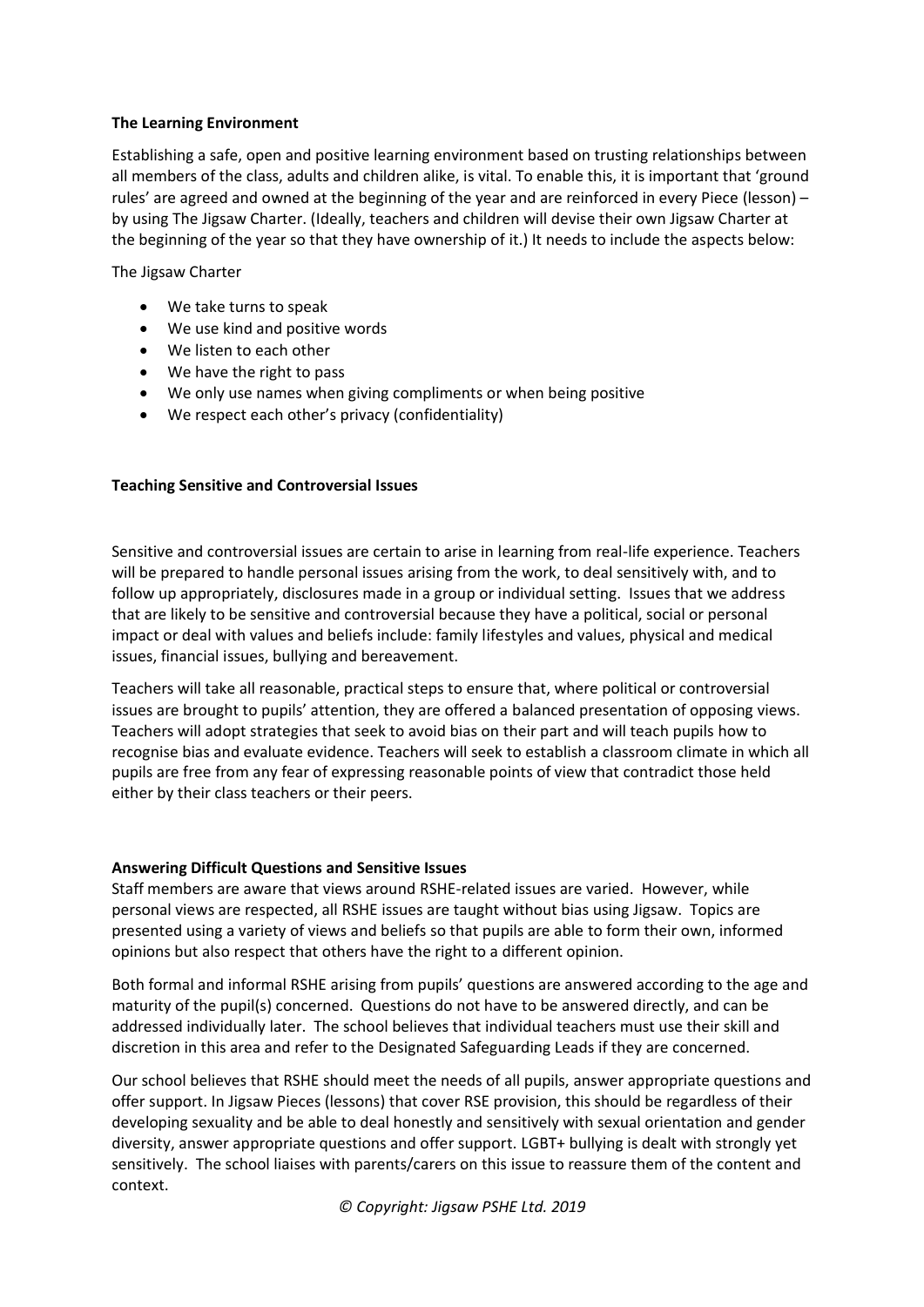#### **Involving parents and carers:**

The school believes that it is important to have the support of parents, carers and the wider community for the Jigsaw PSHE programme. Parents and carers are/will be given the opportunity to find out about and discuss the Jigsaw PSHE programme through:

- \* Parent/carer Jigsaw awareness session
- \* Parents'/carers' evenings
- Involvement in curriculum development
- Information leaflets/displays

#### **Pupil Consultation:**

- It is useful for pupils to be consulted on their own personal, social and citizenship development. Ask pupils either in individual classes or through the school council what sort of person they would like to be by the time they leave this school; what qualities, skills, attitudes, values are important to them as people?
- Develop this further by asking pupils how they feel the school could support them with this, what initiatives the school could implement to support this e.g. friendship benches, peer mentoring systems.

#### **Training and support for staff**

All staff benefit from Jigsaw PSHE training in order to enhance their PSHE delivery skills. Opportunities are provided for staff to identify individual training needs on a yearly basis and relevant support is provided.

In addition to this, support for teaching and understanding PSHE issues is incorporated in our staff INSET programme, drawing on staff expertise and/or a range of external agencies.

#### **Dissemination**

This policy is available on our school website where it can be accessed by the community. Training is regularly delivered to staff on the policy content. Copies are available from the school office on request from parents/carers.

#### **Confidentiality and Child Protection/Safeguarding Issues**